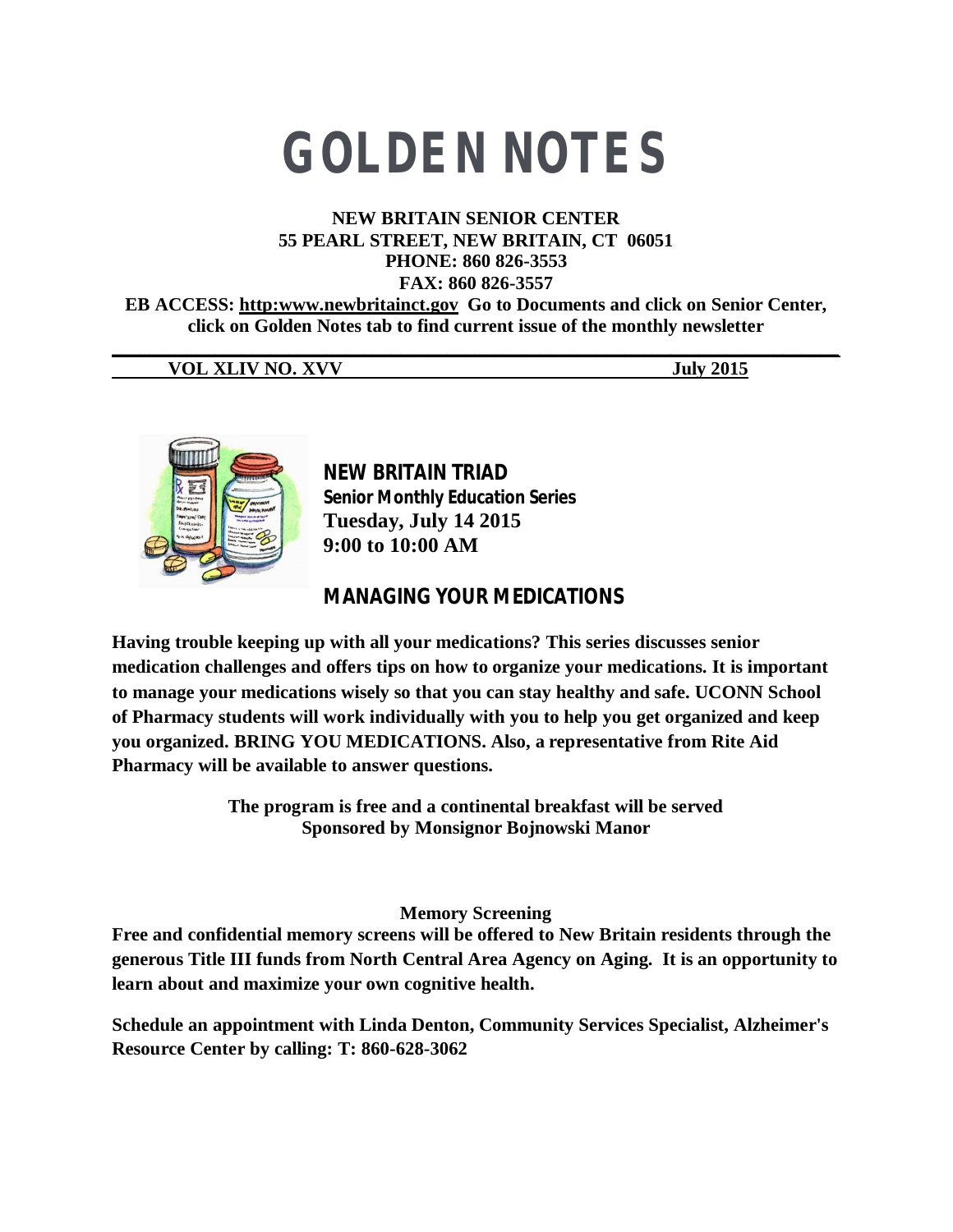# **FRIDAY AT THE MOVIES**



**The movie for July 17th will be Tootsie starring Dustin Hoffman, Jessica Lange and Terri Garr, Dabney Coleman, Charles Durning, Bill Murray and Geena Davis. Michael Dorsey is a talented actor, but his demanding nature and stubborn temperament have antagonized ever producer in New York. Now his agent insists no one will hire him. But Michael needs money – eight thousand dollars to be exact – and to earn it, he's willing to play the role of a lifetime.** 

**SNAP Representatives from the Supplemental Nutritional Assistance Program will be at the Senior Center on Tuesday, July 14th at 10:00 am to talk about the SNAP program and to help interested persons complete applications. Stop by and learn about this support program.** 



**AARP Drivers Course**

**Thursday, July 23, 2015 8:45 AM to 12:15 PM**

**Cost: \$15.00 AARP Members \$20.00 Non Members**

**Sign up starting on July 6, 2015**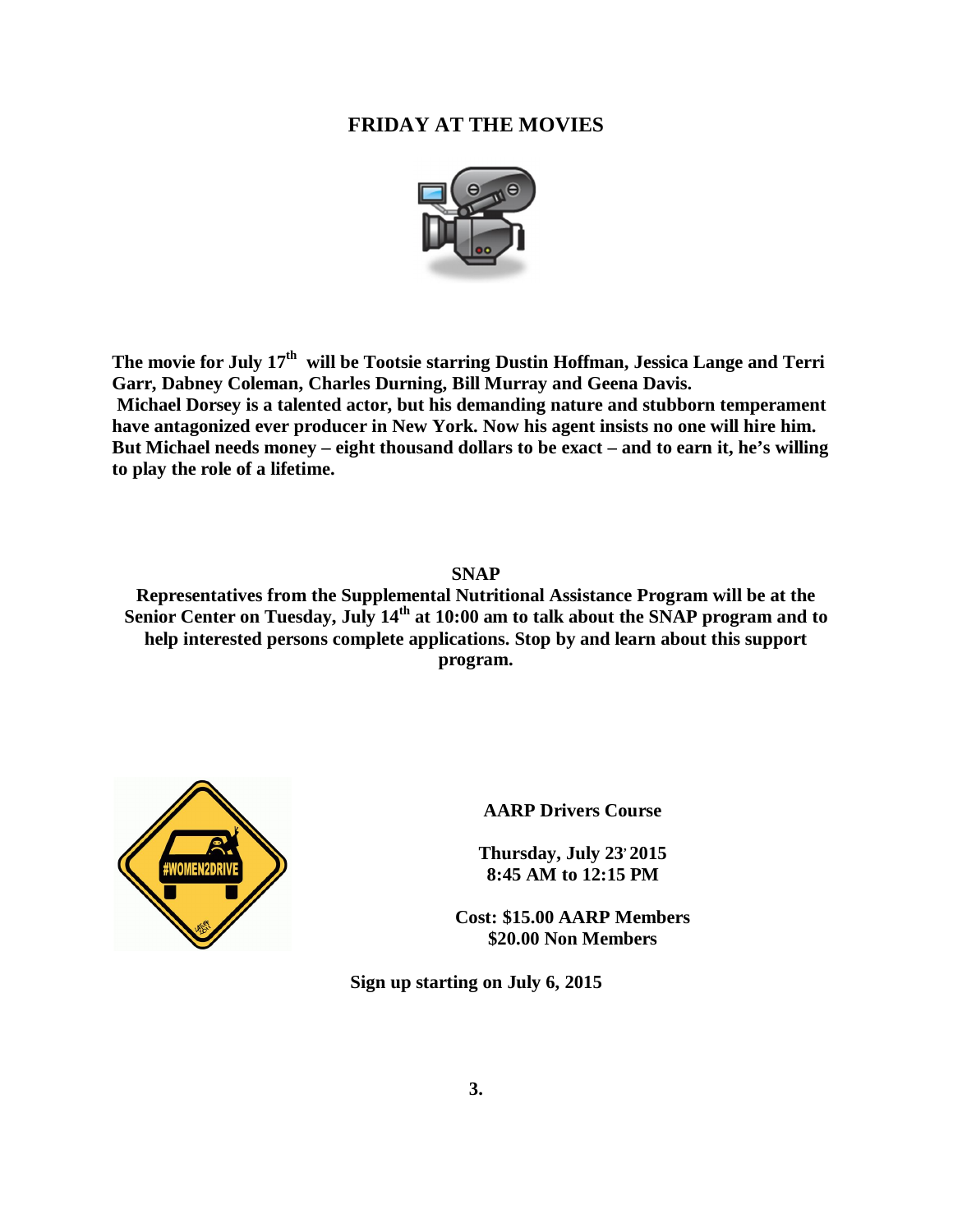#### **DAILY CALENDAR OF ACTIVITIES JULY 2015**

#### **Monday**

**8:15 am to 11:10 am– Snack bar open 8:45 am to 9:15am. – Line Dancing Instruction for persons wishing to learn line dancing 9:15 am to 10:00 am – Art class open 9:15 am to 10:00 am – Exercise Class Senior appropriate class with Chris 10:15 am to 11:00 am – Line dancing class 12:45am to 3:00 pm - Bingo**

**Tuesday**

**8:15 am to 11:00 am. – Snack Bar open 8:30 am to 9 am - Line Dancing Instruction for person wishing to learn line dancing 9:15 am to 10:15 am – Exercise Class Senior appropriate exercise class with Chris 9:15 am to 1:30 pm – Craft group meets 10:30 am to 11:15 am – Line dancing with Chris 1:00 pm to 3:30 pm – Craft group meets**

**Wednesday**

**8:15 am to 11:00 am – Snack bar open**

**9:30 am to 11:30 am – Pinochle Club**

**9:15 am to 11:30 am – Art Class open**

**1:00 pm to 3:00 pm – Ballroom Dancing**

**Thursday**

**8:15 am to 11:00 am – Snack bar open**

**9:00 am to 10:00 am –ZUMBA**

**9:15 am to 11:30 am – Craft Group meets**

**1:00 pm to 3:30 pm – Pinochle Club**

**1:00 pm to 3:30 pm – Craft group meets**

**Friday 8:15 am to 11:00 am – Snack bar open 9:15 am to 11:30 am – Art class open**

**7.**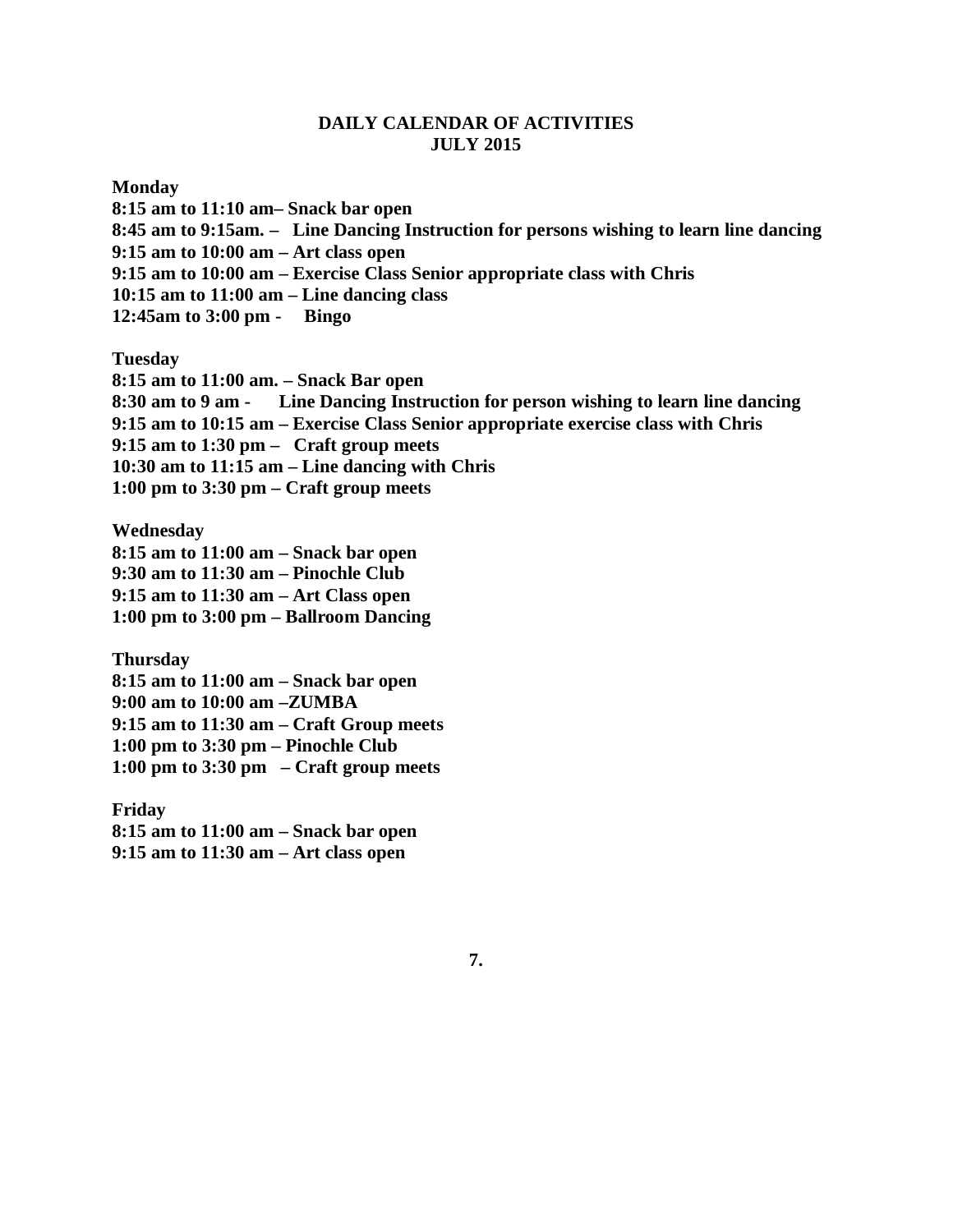# **SERVICES BY APPOINTMENT**

# **DIAL-A-RIDE**

**At least a 2-day notice is required for rides to the Senior Center, medical appointments, shopping and other destinations at any time within the month. Call 826-3555 for an appointment. There is a suggested donation of \$1.50 each way.**

**MEDICARE/MEDICAL INSURANCE INFORMATION**

**Persons seeking help in filing Medicare claims or appeals, interpreting medical bills and assistance in making decisions concerning Medicare supplemental insurance can make an appointment with Senior Center Staff by calling the Center at 860 826-3553. Advice on Living Wills and how to deal with advance medical directives is also available.**

# **FROM THE NURSING DESK**

**Stop by the Nursing Office for a blood pressure check or for any questions/concerns you may have.** 

| <b>GOLDEN NOTES SUBSCRIPTIONS</b>                                                                                                                                                                                             |    |           |             |  |
|-------------------------------------------------------------------------------------------------------------------------------------------------------------------------------------------------------------------------------|----|-----------|-------------|--|
|                                                                                                                                                                                                                               |    |           | <b>DATE</b> |  |
| <b>STREET</b>                                                                                                                                                                                                                 |    |           |             |  |
|                                                                                                                                                                                                                               |    | STATE ZIP |             |  |
| $CODE$ and $CODE$ and $CODE$ and $CDEF$                                                                                                                                                                                       |    |           |             |  |
|                                                                                                                                                                                                                               |    |           |             |  |
| $\#$ . The contract of the contract of the contract of the contract of the contract of the contract of the contract of the contract of the contract of the contract of the contract of the contract of the contract of the co |    |           |             |  |
| Make checks payable to: NEW BRITAIN SENIOR CENTER                                                                                                                                                                             |    |           |             |  |
| <b>Return to:</b>                                                                                                                                                                                                             |    |           |             |  |
| <b>GOLDEN NOTES</b>                                                                                                                                                                                                           |    |           |             |  |
| <b>New Britain Senior Center</b>                                                                                                                                                                                              |    |           |             |  |
| <b>55 Pearl Street</b>                                                                                                                                                                                                        |    |           |             |  |
| <b>New Britain, CT 06051</b>                                                                                                                                                                                                  |    |           |             |  |
| Annual Fee: \$6.00 non refundable                                                                                                                                                                                             |    |           |             |  |
| Cash____Check_____                                                                                                                                                                                                            |    |           |             |  |
| New Subscription_____                                                                                                                                                                                                         |    |           |             |  |
| Renewal                                                                                                                                                                                                                       |    |           |             |  |
|                                                                                                                                                                                                                               | 5. |           |             |  |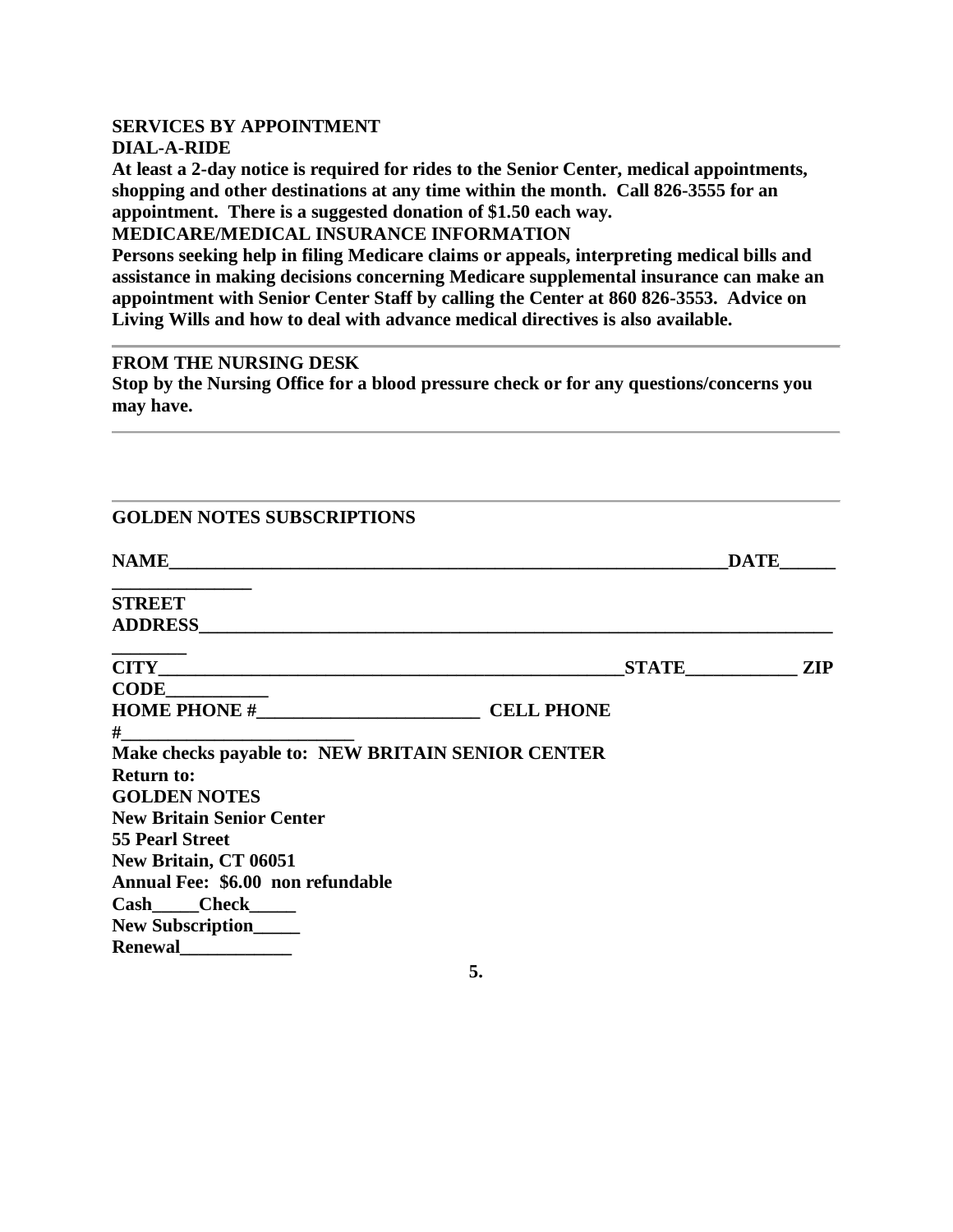

 **Summer Music Festival**

**The New Britain Parks, Recreation & Community Services Department will be sponsoring free transportation and a light complimentary picnic dinner for seniors to attend the Summer Music Festival series held at the Darius Miller Memorial Band Shell in Walnut Hill Park. Transportation will be available from the senior center on Wednesdays during July and will start at 6:00 pm with the concerts running from 7:00 to 9:00 pm. Participants will be treated to a hot dog, chips, drink, or similar, and will be returned to the senior center after the concert. The concert dates are:**

> **Wednesday, July 8, 2015 The Soul Sensations (Dance music, R&B) Wednesday July 15, 2015 Tirebiter ( Classic Rock) Wednesday, July 22, 2015 Soul Sound Revue (Motown & Dance) Wednesday, July 29, 2015 Eddie Forman Orchestra (Polka Band)**

**Space is limited and interested seniors can sign up at the senior center. Hope you will take advantage of this great opportunity to enjoy the outdoor summer concerts!**

**The New Britain Parks, Recreation & Community Services Department Bus Trips** 

Plymouth Whale Watch SHARED TRIP

**Saturday, August 8, 2015**

**Imagine being within feet of some of the most graceful and rare mammals in the world! Learn about whales like Finback, the Humpback, the Minke and more. Observe these amazing creatures feeding and playing. Don't forget your camera! Includes: RT motor coach transportation, Whale Watch on board Captain John Boats departing from Town Wharf, Plymouth MA, a visit to Plymouth Rock, Tour Director. Registration deadline 07/10/2015**

**Fee: \$99.00 per person Activity #: 2610-1**

**Saratoga Race Course SHARED TRIP** 

**Sunday, August 16, 2015**

**See the graceful power of thoroughbreds running at the Saratoga Race Course—the oldest track with the richest tradition in the country. Trip Includes: round trip motor coach transportation, Admission & Reserved Seating at the Races, program, and voucher for a hot dog and soda. Registration deadline 07/16/2015**

**Fee: \$89.00 per person Activity #: 2620-1**

**Register online at nbparksnrec.org or call 860 826-3360**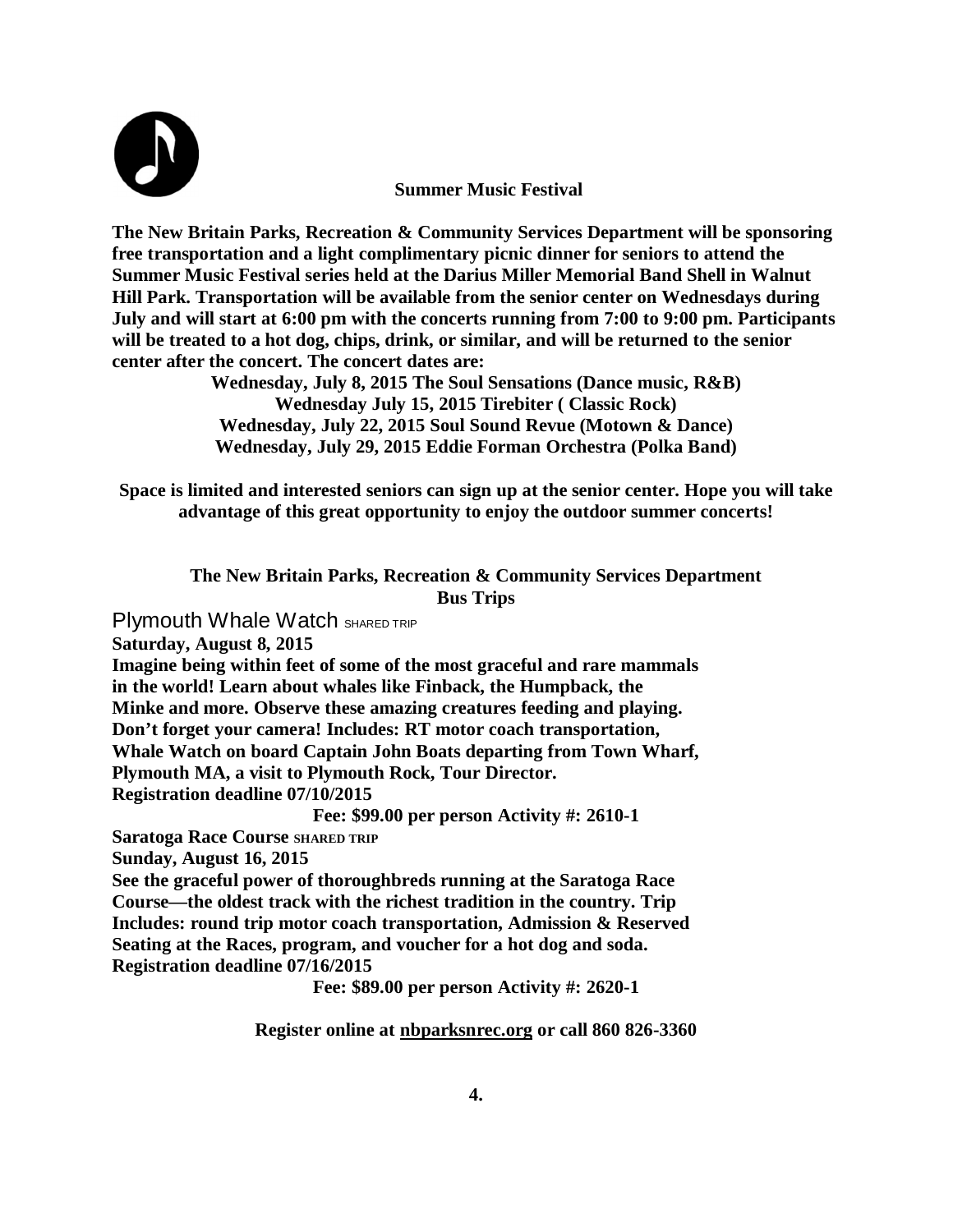# **SENIOR CENTER HAPPENINGS**



**Silver Sneakers Fitness**

**Silver Sneakers Fitness classes are designed exclusive for older adults who want to improve their strength, flexibility and** 

**endurance. Health plans around the country offer this award winning program to people who are eligible for Medicare or to group retirees. The New Britain – Berlin YMCA is now offering the Silver Sneakers program to eligible persons for no cost. Interested persons can contact the YMCA at (860) 229-3787 for more information or to sign up.** 

## *Rainy Morning A Poem By Mary Lou Cunningham*

*Rainy morning…dark with clouds, has left branches bending low. Droplets clinging to every leaf…then again begin their natural flow. A spider spins a glistening web with artistic care and pride. While birds nesting cozy and warm…await eager to fly. Flowers lift their heads to nourish every fragile petal, By the house, rain seeps down the spout into a rusty kettle Rainy morning, you have awakened the earth and all living things. Renewing…life and growth..is what your gentle rain brings.*

#### **Art Display**

**Donald D. Cmuchowski, a New Britain resident, senior center member and self taught artist is currently displaying some of his art work here at the senior center. Donald's style focuses on color and design and is really different and unique. His work has been shown in both group and individual shows and is reflective of his every day experiences. Donald's work will be on display through out the month of July, so stop by and enjoy.**